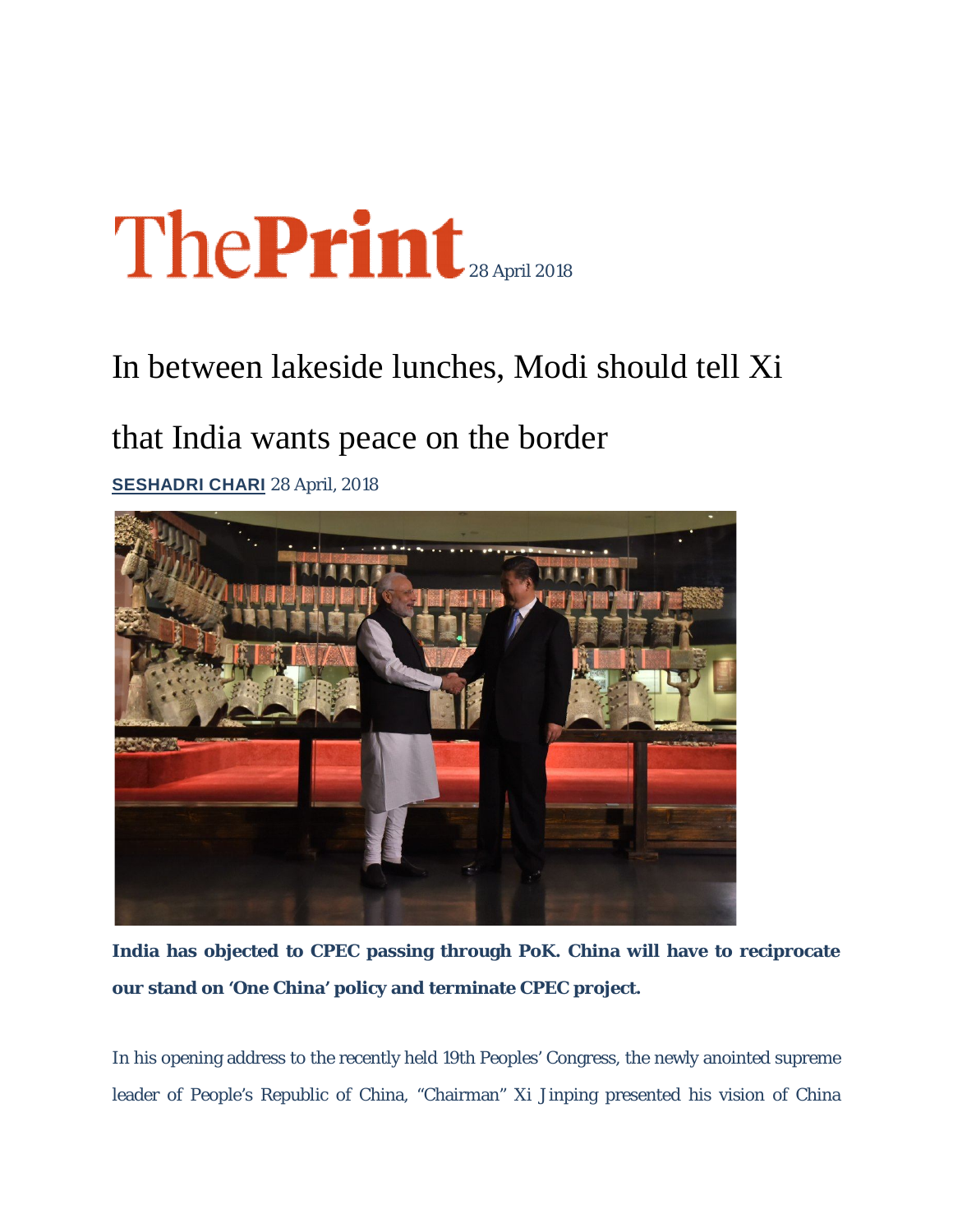"moving closer to centre stage". Needless to say, he was referring to the centre stage of global politics, which also includes global economic supremacy.

It was not a mere platitude when Xi remarked about the beginning of a new era in his opening address. Xi left nothing about his agenda to imagination when he asserted his position and that of his country.

Months later, with US-China trade hostilities (not war yet) intensifying, the two rival Korean states coming together and OBOR projects nose-diving, Beijing has, literally, rolled out the red carpet for Prime Minister Narendra Modi.

Wuhan, where Modi-Xi Jinping meetings are taking place has a special place in China's chequered history as the first rebellion by the PLA took place here forcing Mao to conduct one of the worst purges in Communist history. Xi Jinping too had some of his tense moments with the PLA, which according to sources, was responsible for the Doklam misadventure forcing Xi to retreat. Supreme leaders in China are bad at forgiving and forgetting.

Xi's idea of a strong China, moving closer to the centre stage of geopolitics is not only replacing US from that position but also has a strong universal economic agenda and internal political dynamics. While he has emerged as the supreme leader of China, even more powerful than Mao and Deng, Xi has to face a hostile US under Trump, constantly changing goal posts and confrontational EU looking to create roadblocks for ever. Trump's U-turn on the Trans-Pacific Partnership (TPP) is not good news for China especially in the changing landscape in the Indo-Pacific region.

From New Delhi's view point, Trump's policy vacillations are prompting Modi government to undertake constant review of foreign policy assessments.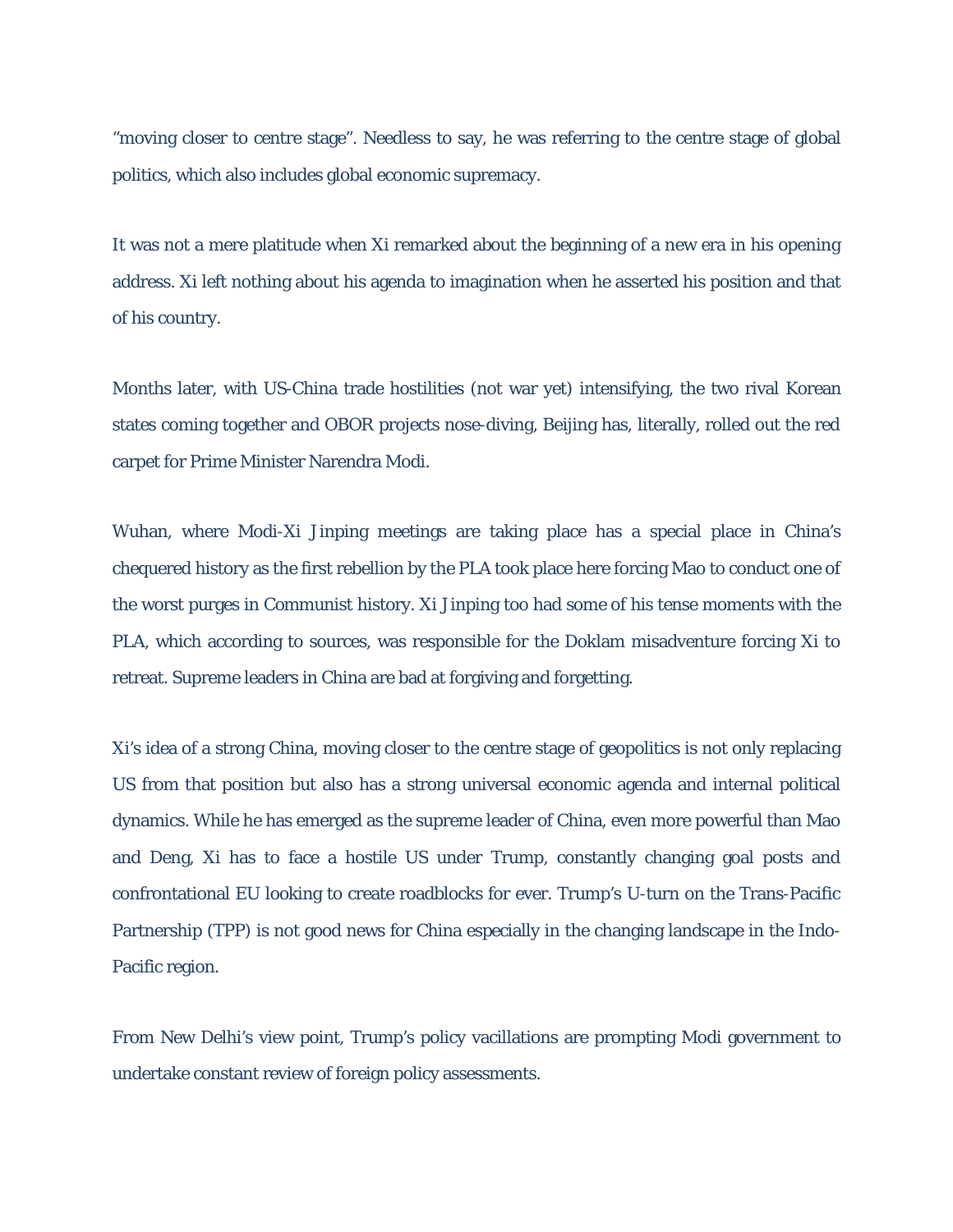Washington's 2017 strategy document on South Asia revealed Trump's intent to punish Pakistan for terror activities but again in a sudden development Trump went back on his resolve suggesting that New Delhi will have to pay a heavy price in the bargain such as committing its boots on Afghan soil. Trump's erratic statements on India related visa policies and changes in trade and economic action plans are other major irritants in otherwise smooth Indo-US relations.

New Delhi has been studying the changing dynamics in the Indo–Pacific region where there are clear trends of strategic balance incrementally shifting away from America. The emergence of China as an economic super power and a strategic fulcrum of the world is a reality. As the largest exporter of manufactured goods to the US, China-US trade could cross \$800 billion mark. China is also the largest trading partner of the EU and Japan. It is estimated that China will account for nearly 40 per cent of the global GDP by 2030.

China under Xi has constructed floating armada and ports all along the Indian Ocean and South China Sea, fit for civilian as well as military operations from Africa to Malacca Straits caring two hoots for world opinion and protests by countries in its periphery. It is another matter that many of them are economically unviable but serve the strategic interest of Beijing very well. His ambitious Belt and Road Initiative (BRI) is focusing on investment, infrastructure, communication systems and cheap loan thereby tying the local political establishment into a debt trap, thus forcing nearly sixty countries in Asia, Africa and Europe to integrate their respective economies with Chinese economy. Xi Jinping's China will not do anything without a long-term strategy. Top on the agenda of Xi Jinping is to close in on the US, dislodge the US from its position and become global numero uno.

Meanwhile, under Modi's supervision, New Delhi has rolled out a robust Asia-Africa-Growth Corridor project, launched special initiatives for regional growth such as Security and Growth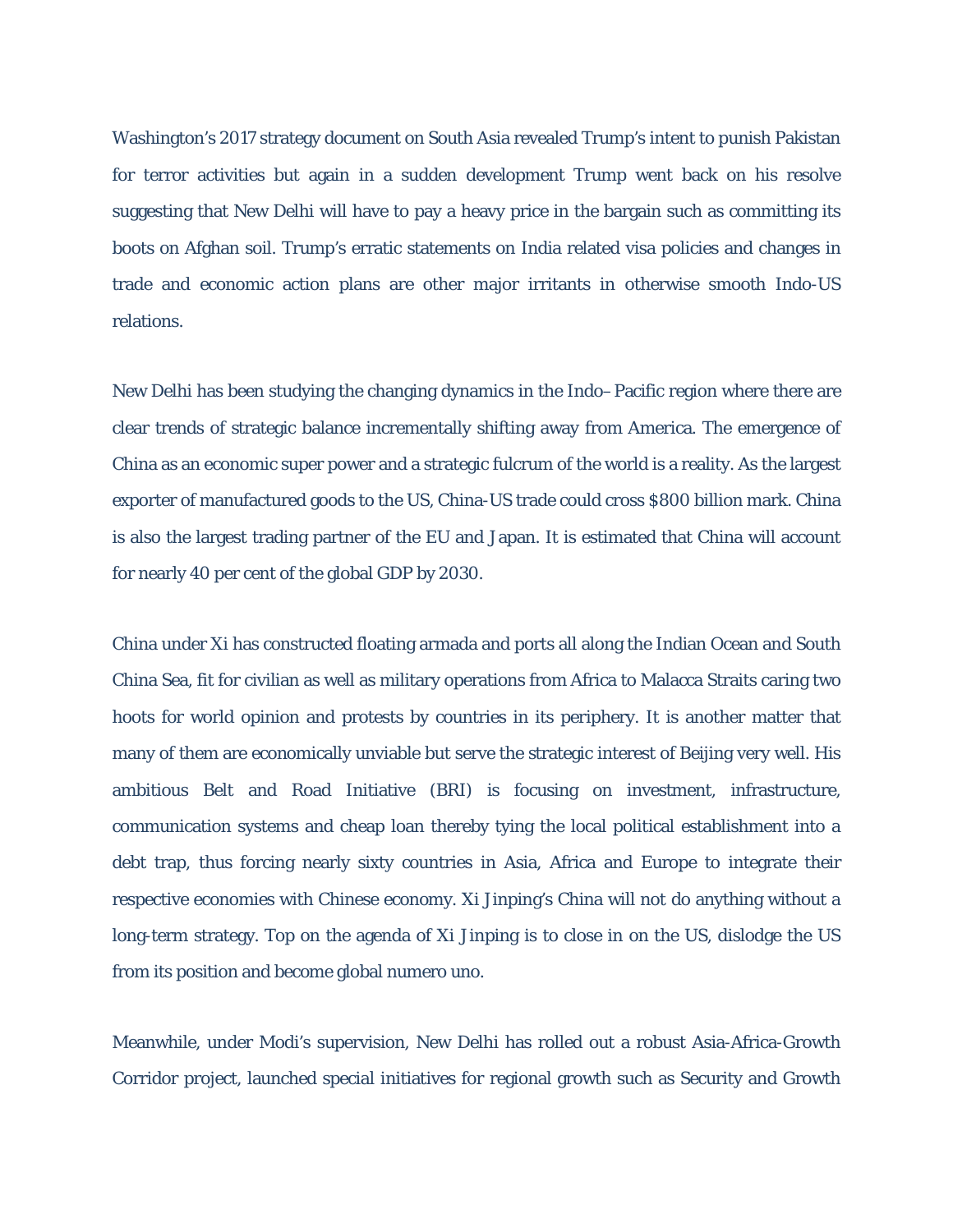for All in the Region (SAGAR) scheme and revived developmental programmes under BIMSTEC linking it to Act East policy. The recent political victory in the northeast for the BJP will hasten economic activities thereby strengthening the region which is gateway to Southeast Asia. Going by Indian Navy's recent security doctrine, we are poised to become the strongest in the region through greater patrolling power and increased surveillance capability, acknowledged by all regional players, including China as we rescued their ships hit by piracy.

In these circumstances, it becomes extremely imperative for both India and China to reduce flash points, normalise relations and lay a strong roadmap for a long, sustainable and mutually beneficial growth plan through economic engagement.

Yet, notwithstanding all these positives, New Delhi needs to be cautious while hitting the re-set button as far as its Hindi-Chini Bhai-Bhai-2 is concerned. Beijing is in a hurry to settle border disputes with all its neighbours, including India. India had no border with China until China forcibly occupied Tibet in 1959. We have not yet diluted our stand on Tibet. His Holiness the Dalai Lama and his people need to go back to the land of their ancestors, shed the ignominy of living as refugees and live in peace and dignity.

We have refused and rightly so, to be part of OBOR and objected to CPEC which passes through PoK. China will have to reciprocate our stand on 'One China' policy and terminate CPEC project. An independent and free Balochistan should have the right to own and use Gwadar to the best advantage of its people and to countries in the IOR. Besides, Beijing will have to be told in clear and unequivocal terms that it cannot pursue double standards on terrorism.

In between the lunches and dinners by the side of the lake in the picturesque Wuhan, Modi should make it clear to his Chinese host that New Delhi wants peace and tranquillity in the